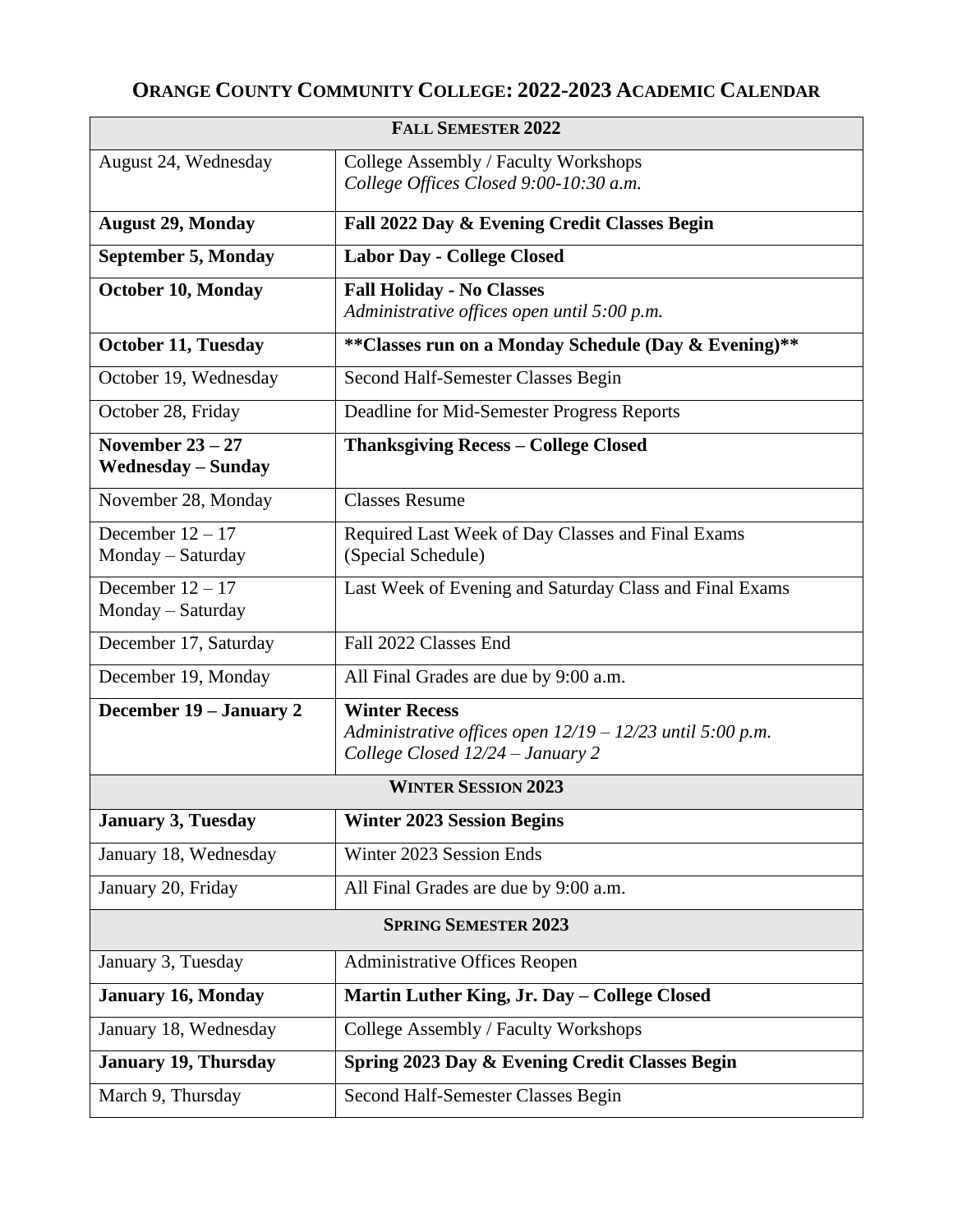| March $20 - 26$<br><b>Monday - Sunday</b> | <b>Spring Recess</b><br>Administrative offices open 3/20-3/24 until 5:00 p.m. |  |
|-------------------------------------------|-------------------------------------------------------------------------------|--|
| March 27, Monday                          | <b>Classes Resume</b>                                                         |  |
|                                           |                                                                               |  |
| March 29, Wednesday                       | Deadline for Mid-Semester Progress Reports                                    |  |
| May $4-5$<br>Thursday - Friday            | <b>Reading Days</b>                                                           |  |
| May $6 - 11$<br>Saturday - Thursday       | Last Week of Evening and Saturday Class and Final Exams                       |  |
| May $8 - 11$<br>Monday - Thursday         | Required Last Week of Day Classes and Final Exams<br>(Special Schedule)       |  |
| May 11, Thursday                          | Spring 2023 Classes End                                                       |  |
| May 15, Monday                            | All Final Grades are due by 9:00 a.m.                                         |  |
| May 18, Thursday                          | Commencement                                                                  |  |
| <b>FULL SUMMER SESSION 2023</b>           |                                                                               |  |
| May 22, Monday                            | <b>Summer 2023 Full Session Begins</b>                                        |  |
| May 26, Friday                            | ** Runs on a Monday Schedule**                                                |  |
| May 29, Monday                            | <b>Memorial Day - College Closed</b>                                          |  |
| June 2, Friday                            | ** Runs on a Monday Schedule**                                                |  |
| June 19, Monday                           | Juneteenth - College Closed                                                   |  |
| <b>July 4, Tuesday</b>                    | <b>Independence Day - College Closed</b>                                      |  |
| <b>August 4, Friday</b>                   | ** Runs on a Tuesday Schedule**                                               |  |
| August 10, Thursday                       | <b>Full Summer Session Classes End</b>                                        |  |
| August 14, Monday                         | All Full Summer Session Final Grades due by 9:00 a.m.                         |  |
| <b>SUMMER SESSION 1</b>                   |                                                                               |  |
| May 22, Monday                            | <b>Summer 2023 Session 1 Begins</b>                                           |  |
| May 26, Friday                            | ** Runs on a Monday Schedule**                                                |  |
| May 29, Monday                            | <b>Memorial Day - College Closed</b>                                          |  |
| June 2, Friday                            | ** Runs on a Monday Schedule**                                                |  |
| June 19, Monday                           | Juneteenth - College Closed                                                   |  |
| June 29, Thursday                         | <b>Summer Session 1 Classes End</b>                                           |  |
| July 3, Monday                            | All Summer 1 Final Grades are due by 9:00 a.m.                                |  |
| <b>July 4, Tuesday</b>                    | <b>Independence Day - College Closed</b>                                      |  |
|                                           |                                                                               |  |